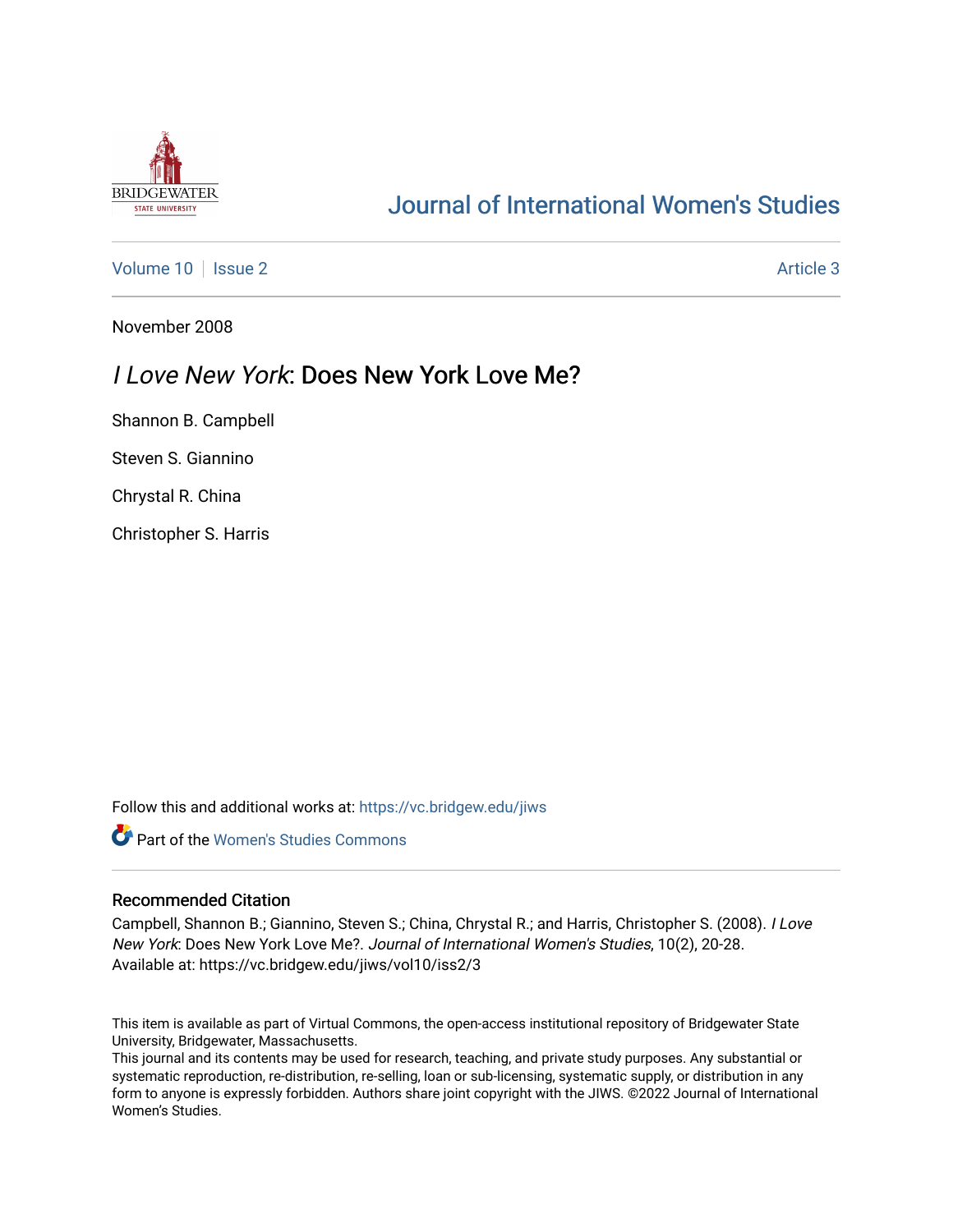## *I Love New York***: Does New York Love Me?**

## By Shannon B. Campbell<sup>1</sup>, Steven S. Giannino, Chrystal R. China, Christopher S. Harris<sup>2</sup>

## **Abstract**

This article seeks to highlight reality television's most popular rearticulation of the Jezebel and the Sapphire stereotypes while assessing its implications for African American women. Nearly eight decades after their inception in mass mediated culture, the Jezebel and Sapphire stereotypes have been reborn in the form of Tiffany Pollard, better known as "New York", and her mother "Sister Patterson" (respectively). Television acts as a powerful socialization agent, and thus plays a significant role in how audiences shape their racially stratified and gendered world. Researchers employed discourse analysis to provide the rich contextual data necessary to capture the effects of *I Love New York*; additionally, researchers will illustrate notions of patriarchy and hegemony. Further, the authors seek to provide readers with the motivation and materials to self identify, and more importantly, self-correct.

*Keywords:* television, stereotypes, African American women

## **Introduction**

This article seeks to highlight television's most recent rearticulation of the Jezebel and the Sapphire stereotypes and discuss its implications for African American women. Jezebel represents the bad (black) girl. She is alluring and seductive; her sexual prowess mesmerizes and ultimately overpowers men (of all races). Sapphire, a feisty, wisecracking, emasculating, (black) woman is always eager to let everyone know it is she who is in charge. Mass media currently represent one of the most pervasive agents of socialization. It is the authors' contention that the way media frame the Jezebel and Sapphire impact the real lives of African American women. Mediated depictions represent a means for members of different social, cultural and ethnic groups to learn about each other, whereas framing is "the process of culling a few elements of perceived reality and assembling a narrative that highlights connections among them to promote a particular interpretation" (Entman, 2007). Framing works to alter an audience's interpretation of a given concept, thus leading the audience to feel or think in a particular way. The critical paradigm of framing suggests that frames act as tools for media to promote hegemonic values, or the ideologies of the dominant culture (McQuail, 2005). Because the American public consumes television with such voracity, the researchers presuppose that its framed messages represent a powerful socialization agent. Hence, television plays a significant role in how audiences shape their racially stratified and gendered world. This particular function of media is often described as the reinforcement of social stereotypes (Fujioka, 1999; Wilson & Gutierrez, 1996). Researchers will employ discourse analysis to provide the rich contextual data necessary to capture the implications and repercussions of *I Love New York's* rearticulation of the Jezebel and Sapphire. Research suggests that these caricatures are, at present, the stereotypes that dominate the media portrayals of black women (Jones, 2004; Givens & Monahan, 2005). Social reality is produced and made real through discourse, thus social interactions cannot be fully understood without references to the discourses that give them meaning. As discourse analysts it is our task to explore the relationship between discourse and reality (Phillips & Hardy, 2002).

The 1970s represent a critical era with regard to the mediated imagery of African American women. This period demarcates the end of the civil rights movement and the emergence of the black power and women's liberation movements. This unique era symbolizes a nexus of sorts for African American women, who were uniquely and intimately involved with/in all of these movements. This nexus of events resulted in a correlative shift in the expectations of black women. African American women were

<sup>&</sup>lt;sup>1</sup> Shannon B. Campbell Ph.D. - Shannon.b.campbell@gmail.com University of Miami Frances L. Wolfson Building 5100 Brunson Drive Coral Gables, FL 33146 (305) 284-5012

<sup>&</sup>lt;sup>2</sup> Steven S. Giannino, *Italyboy11@aol.com*; Chrystal R. China, *Chrystal.china@gmail.com* Christopher S. Harris, Griot311@aol.com

Journal of International Women's Studies Vol. 10 #2 November 2008 20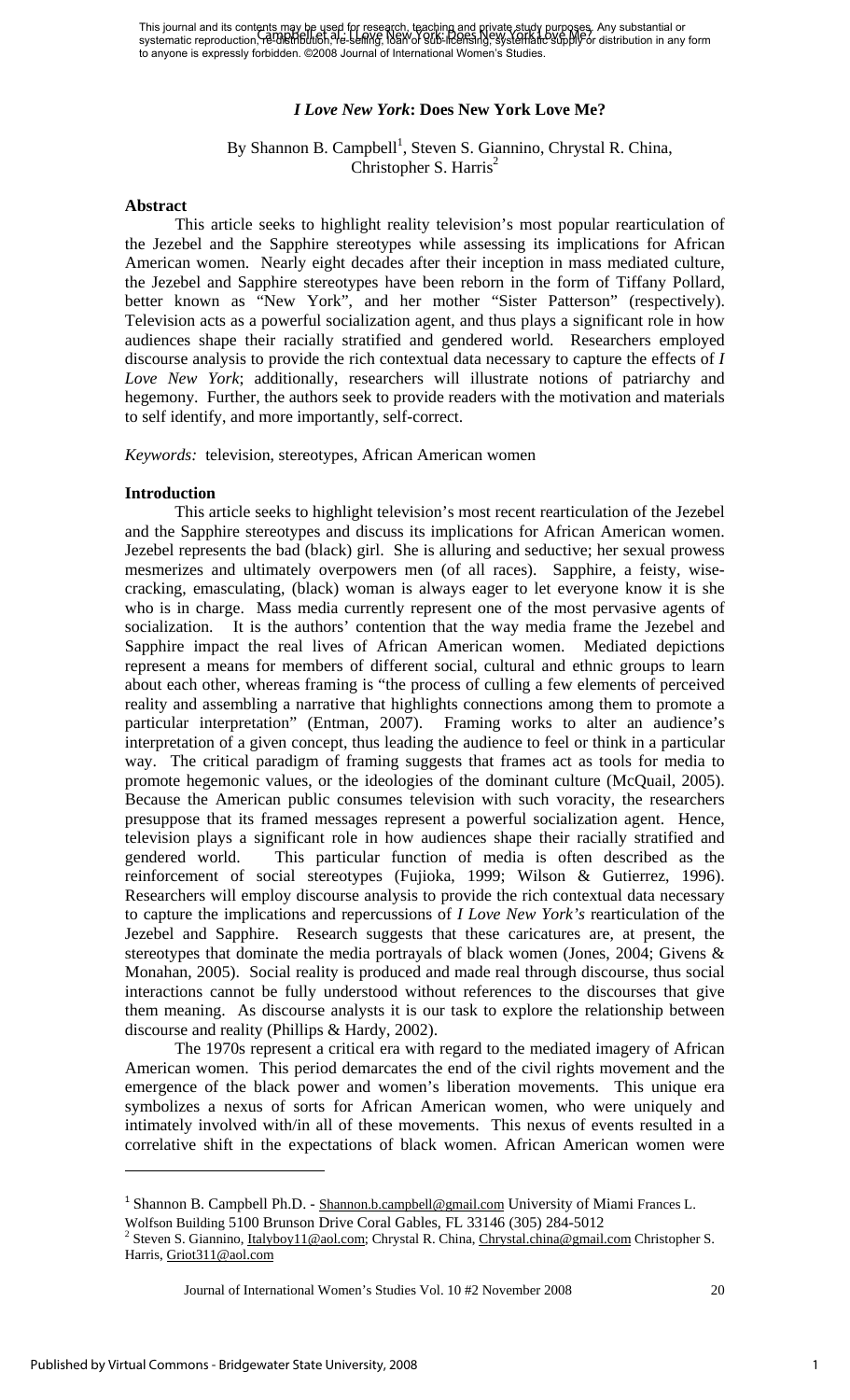eager to engage in arena's that were previously off limits to them and their new found influence was not overlooked by the media. "The profusion of images of black female subjects in films in the 70s paralleled actual black women's burgeoning entry into the ranks of the middle-class" (Manatu, 2003, p. 115). No longer were African American female actors relegated to the pervasive roles of the mammy, tragic mulatto and picaninny. Indeed, this era ushered in a new genre of film—blaxploitation and a new image of the black woman; one who took control of situations, didn't tolerate bullshit from men, was sexually empowered and physically alluring. Blaxploitation was fertile ground for black action heroines, but despite the progress made by black women in the social, political and cultural landscape, it did not help black female actors become mainstream stars. On the contrary, it relegated them to the confines of the Jezebel and Sapphire caricatures. Once it became apparent that blaxploitation was the fixed star around which all black American cinema in the 1970s was forced to revolve, black actors found themselves facing the same predicaments that plagued their predecessors—type casting and limited opportunities (Manatu, 2003).

## **Introducing the Jezebel and Sapphire**

Negative stereotypes have been used to dehumanize and objectify black women since before the first kidnapped Africans disembarked onto American soil (Pilgram, 2002). The belief that Blacks are sexually lewd predates the institution of slavery in America. When European travelers to Africa found scantily clad natives, they misinterpreted this semi nudity as lewdness. White Europeans, locked into the racial ethnocentrism of the 17th century, saw African polygamy and tribal dances as proof of the African's uncontrolled sexual lust. William Bosman (1974) described the Black women on the coast of Guinea as "fiery" and "warm" and "so much hotter than the men." Similarly, William Smith (1744) observed African women as being "hot constitution'd Ladies" who "are continually contriving stratagems how to gain a lover." The genesis of anti-black sexual archetype emerged from the writings of these and other Europeans: the black woman, as Jezebel whore.

The black woman's position at the core of America's sex and race mythology has made it nearly impossible for her to escape the mythology (White, 1999). Throughout American history images of the hypersexual Jezebel; asexual Mammy and domineering Sapphire have all been effectively deployed by oppressors in an effort to bolster this nation's hegemonic hierarchy. In a society that is racist and patriarchal at its core, oppressors have continually worked to justify the subordinated social status of blacks as well as outline and enforce *their* definition of womanhood. The negative stereotyping of black women has served as a multifaceted and highly effective technique in this endeavor.

The Jezebel trope depicts black women as seductive temptresses with an insatiable and animalistic appetite for sex. Beguiling, voluptuous, lewd and lustful; the Jezebel's greatest wish is to be fucked to death. During slavery the Jezebel image served several functions for oppressors. However, it was primarily used to justify the sexual exploitation of black women. Because the Jezebel maintains a ravenous desire for sex; forced sex between master and slave was not viewed with disdain (by the oppressive class). The notion that Jezebels were immoral and desired sex, in general, and with white men specifically, served to justify the rape and subjugation of black women (Pilgram, 2002).

K. Sue Jewell characterized the Jezebel as a tragic mulatto – "thin lips, long straight hair, slender nose, thin figure and fair complexion" (1993, p. 46). However, this one-size-fits-all conceptualization is limited. Although the tragic mulatto and Jezebel share the reputation of being sexually seductive, it is fallacious to assume that only (or even mainly) fair-complexioned black women are sexually objectified by the larger American society (Pilgrim, 2002). From the early 1630s to the present, black women of all shades have been portrayed as hypersexual "bad-black-girls" (Jewell, 1993).

Black American culture and black women specifically have undergone innumerable amounts of change since the antebellum period, however, the characteristics of the Jezebel caricature has remained remarkably stable. She is still as opportunistic, one-dimensional and sexually deviant as ever. There are however subtle differences between the Jezebel of the years past and today's portrayal. The contemporary Jezebel can no longer be said to primarily desire sex from white men, she desires any man with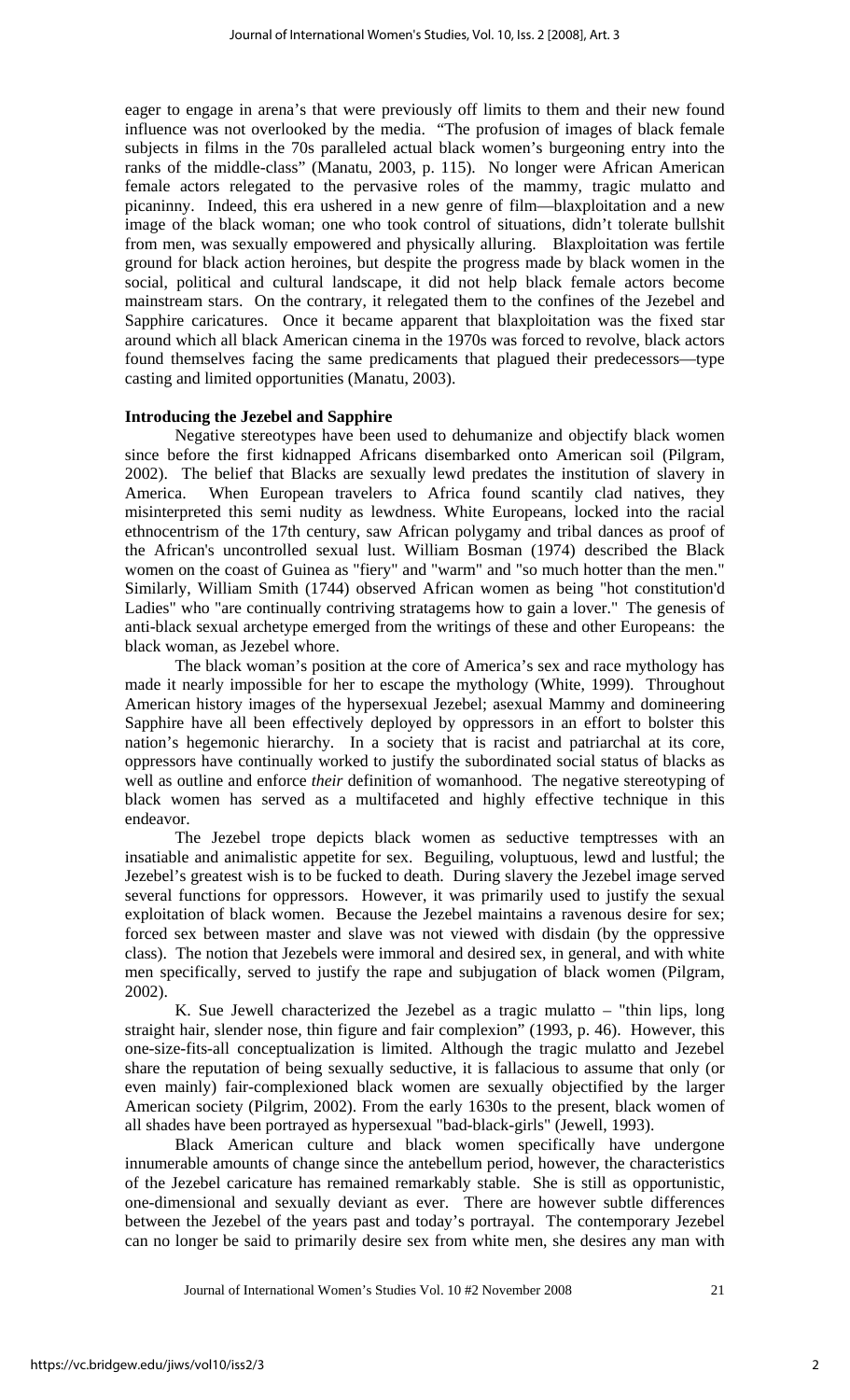money, power and status (She takes what she can get, when she can get it, from whoever is giving it up, as long as they are getting paid!).

The portrayal of black women as lascivious by nature is an enduring stereotype and one that epitomizes the Jezebel (Pilgram, 2002). A half a century after the American civil rights movement, it is increasingly easy to find black women depicted as Jezebel's whose only real value is as sexual commodities (Pilgram, 2002). She is found prominently displayed in secular Afrocentric books and magazines and can be seen sashaying across the big screens of our neighborhood Cineplex as well as the small screens in our home.

The Sapphire (or angry sister) is another very popular stereotype promulgated by today's mass media. Sapphire originated "as a live television image in the person of the *Amos and Andy* character Sapphire Stevens" (Hudson, 1998, p. 6). The Sapphire has no specific physical features. Typically, her complexion is brown or dark brown. She is a mature adult whose build is moderate to stout. The Sapphire is loud, overbearing, shrewd and aggressive. She is ambitious, educated and seems to relish conflict; especially with (in her opinion) the good for nothing black man. "The most notable characteristic of Sapphire is her sassiness which is exceeded only by her verbosity. She is also noted for telling people off and spouting her opinion in an animated loud manner. Because of her intense expressiveness and hands-on-hip, finger-pointing style, Sapphire is viewed as comedic and is never taken seriously" (Jewell, 1993, p.45).

Ultimately, she represents the domineering emasculator. The Sapphire image of black womanhood, unlike other images that symbolize black women, necessitates the presence of a (black) man. When the Sapphire is depicted it is the man who represents the point of contention (Jewell, 1993). Her sheer existence is predicated on the trickery and lack of integrity of her male counterparts. This allows her to project her superior moral compass onto the amoral (black) man. She is one dimensional in her display of strength and anger in the face of all situations. Moreover, the Sapphire abhors the Jezebel because Jezebel represents a form of dependency on men which to her represents a quintessential form of weakness. Both of these images support white patriarchy. The former by limiting black women's power to the power found solely in her beauty and vagina; the latter by situating black women's power as over the top and ultimately absurd.

#### **Do You Have Love for New York?**

*I Love New York* (a spinoff of the unprecedented hit television show *Flavor of Love*) is Vh1's adaptation of reality dating for the modern black woman. *I Love New York* follows the dating triumphs and debacles of Tiffany Pollard (AKA New York) as she sifts through 20 eager-to-please men in her quest for true love. With a cast of cartoonish characters, like the domineering and thuggish "Chance" and the lovably shy, accountant "Mr. Boston," the show descends into all out chaos as the men battle and fight (figuratively and literally) for "New York's" heart. The televised mayhem has been wildly successful for the network, bringing in 4.4 million viewers during the first season's premiere. In fact, the Monday night premiere was "the most-watched series premiere ever for the cable network…[and] was also [the night's] highest-rated program on cable television" (Anonymous, 2007).

"New York" gained popularity as an over-the-top, uncontrollable, no-holds-bar contestant on Vh1's *Flavor of Love*. Although she failed to capture the heart of her man (Flavor-Flav) she was successful in capturing the attention and hearts of millions of viewers and in doing so, landed her own show (*I Love New York*) where she is able to traipse around her (Vh1 subsidized) mansion in skin-tight mini dresses proclaiming her "HBIC" status (Head Bitch In Charge). *I Love New York,* features vignettes of the male contestants (who come in all shapes, sizes and colors) vying each week for the attention of "New York." In order to obtain one-on-one time with "New York" the men engage in outrageous and degrading competitions like boxing-for-love (where the men are forced to get into extremely tight red and white shorts, climb into a boxing ring and fight each other while "New York" remains on the side of the ring wearing a black bra and panties covered only by a short silky boxing robe, cheering them on) and the culinary competition where each man must prove he can wet more than "New York's" sexual appetite by creating a culinary dish that is to the liking of both "New York" and her mother "Sister Patterson."

Journal of International Women's Studies Vol. 10 #2 November 2008 22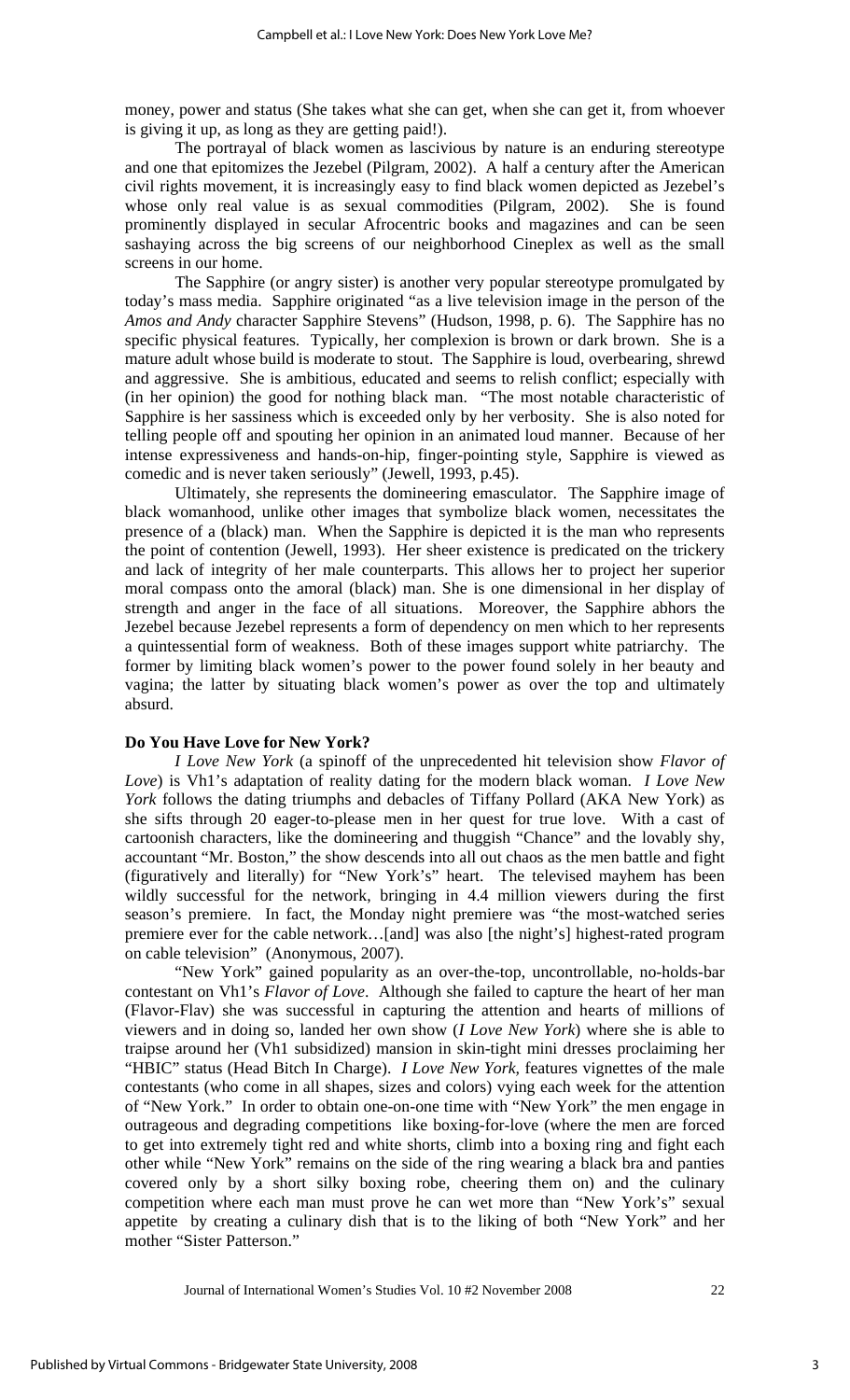Once the victor has an opportunity to spend quality time with "New York" he all too often spends the date endorsing her sexual prowess, skillful lovemaking, voluptuous body and Jezebel-like ways. In every single episode of the show, "New York" receives an inordinate amount of sexual attention from the men who are willing to do everything from massaging her topless back to sucking her perfectly pedicured toes…and being the perfect embodiment of the Jezebel—"New York" never offers any form of resistance. On the contrary, she seems to crave the sexual objectification that the show perpetuates.

While "New York" is the star of the show, her mother "Sister Patterson" has a prominent, reoccurring role as her daughters most trusted advisor. "Sister Patterson" embodies the Sapphire trope, constantly threatening the male contestants and slinging emasculating insults their way. She uses her quick wit and razor sharp tongue to cut the contestants down to size. She can be seen rolling her neck and pointing her finger in the face of contestants as she challenges their sexuality, physical strength and mental capacity. And, although she is not in a position to definitively determine who will stay or leave the mansion (that is a privilege reserved for the network's most prized Jezebel), she makes it abundantly clear that without her approval "No man will remain in my daughter's house!"

#### **Jezebel and Sapphire for the New Millennium**

As we have previously iterated, the lead female characters on Vh1's *I Love New York* represent contemporary examples of two of the most pervasive mediated caricatures of African American women during the  $20<sup>th</sup>$  century—the Jezebel and Sapphire. Tiffany Pollard as the new millennium Jezebel is typecast in the same one dimensional way as the blaxploitation Jezebel of years past, and as such, she evokes and enacts many of the same troubling stereotypes. "New York's" lustful appearance, promiscuous demeanor and manipulative behavior make her the perfect Jezebel for the  $21<sup>st</sup>$  century. And, much like the caricature she embodies, most things about "New York" are a profound exaggeration, from her lengthy highlighted hair weave and thick protracted false eyelashes to the four inch stiletto shoes she dons, she is as complex as a Dick and Jane preschool text. The maximization of "New York's" sexual appeal appears to be a chief priority of the show's creators. Consequently, in virtually every episode she is heavily made-up and provocatively dressed to accentuate her womanly curves. She flaunts her sexual prowess verbally by displaying braggadocio early and often. During the second season opener, she claims to be able to, "tell just by looking at a man if he has a big dick." She flaunts her surgically enhanced breasts visually to the viewing audience and contestants by wearing extremely small bikini tops, extra small corsets or going topless altogether. Her insatiable sexual appetite is on display at all times. In fact, during one episode of the show entitled *Nip/Suck*, a former contestant just happened to pop into her mansion (to say hello) and after seeing him she shared an intimate, reflective moment with the audience. She looked directly into the camera (or the eye of the audience) and began rubbing her body and moaning. Between moans she shared the following, "Oh God, seeing him just makes me want to pleasure him and have him pleasure me up and down, if you know what I mean." During the same episode "New York's" already hypersexual persona appears to be in overdrive as she oscillates from one contestant to another. While she passionately kisses one contestant she is forcefully pulled away from him and swung into the arms of another who she also kisses passionately. The other contestants look on like eager schoolboys awaiting their turn to be touched, petted, kissed and seduced by the sex kitten.

As the new millennium Jezebel "New York" exemplifies the beguiling temptress. She uses her (hyper) sexual energy and feminine wiles in concert with her authority as the show's star to emotionally manipulate the various men with whom she interacts. In an episode entitled *Mind Games* "New York" introduces her aspiring suitors to her therapist and forces each one of them to participate, with her, in a couples counseling session. During each session, she stares deeply into the object of her desire's eyes, gently caressing his head and face while leaning toward him in a suggestive manner, and divulges a secret… that she expects to wear the pants in the relationship and that she expects them to act like the "wifey." In doing so, she creates cognitive dissonance in the competitors by challenging their masculinity while simultaneously stirring up emotions of lust and desire.

Journal of International Women's Studies Vol. 10 #2 November 2008 23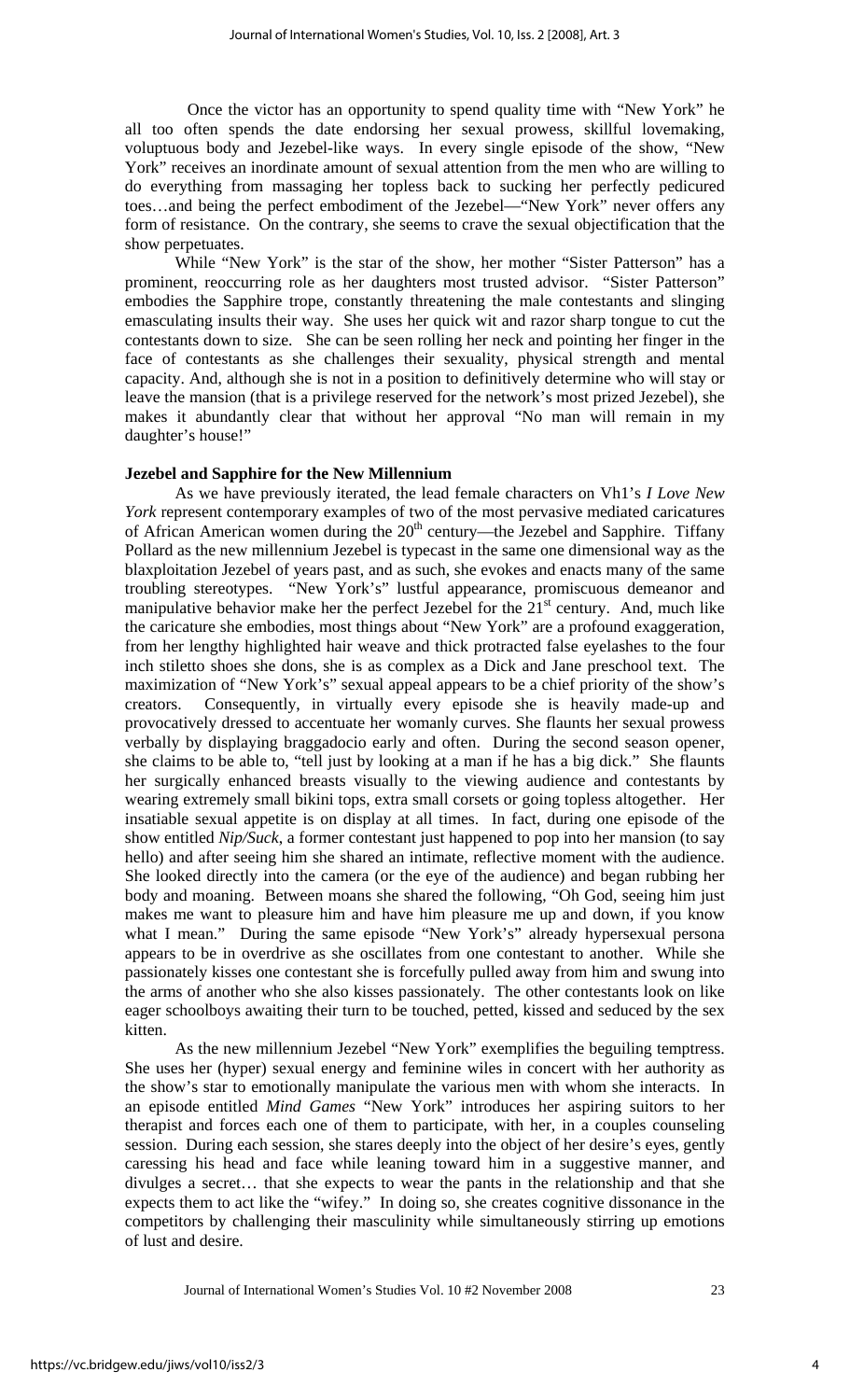Much like the caricature's archetype, "New York's" allure transcends demographic boundaries. Regardless of whether the contender is black, white, Latino, Asian or a mixture of races and /or ethnicities he works tirelessly to gain the attention of the "exotic" and "hot" Jezebel. In an episode entitled *Flowers from Fishburne* "Tailor Made" a Caucasian competitor craves Tiffany's affection. His desire is so insatiable that he sends her two dozen roses before her date with another man.

 In the *Stolen Date* episode we see how the Jezebel exudes exotic eroticism to men with expendable incomes. During this episode "Tailor Made" is seen laying in wait, spying on "New York" as she makes out with "Punk." Once he manages to steal her away, he offers her a bag with a gift box inside. "New York" opens the package to reveal a beautiful black, silky, designer dress. She is overjoyed with the gift and as she hugs him tightly and kisses him slowly she adoringly states, "I love you baby and I want you to just keep loving me"—for the new millennium Jezebel gifts are analogous to love. As she prepares for the evening's activities she decides to slip into the dress and as she does she states, "Oh baby, I am going to let him have me in this." She reaffirms her position as the Jezebel and "Tailor Made's" position as her latest conquest at the elimination ceremony later that night by remarking, "Tailor Made has gone from the dog house to the penthouse."

"New York's" mother "Sister Patterson" lacks the nurturing sentiment displayed by most mothers depicted on television. "Sister Patterson's" in your face style and confrontational orientation seems to trump any motherly instincts she might possess. Pehaps her Sapphire role which is juxtaposed against her daughters Jezebel role is the culprit for the discordance and dysfunction that seem to pervade their relationship. "Sister Patterson" is often seen rolling her eyes at Tiffany when she opts to engage in highly sexualized activities. She also accuses Tiffany of being "soft" and not having the strength to make the right decisions. "Sister Patterson's" strength and conviction "Sister Patterson's" strength and conviction regardless of context is prominently displayed throughout the show. Her strength (in her opinion) makes her a vital component of the show and to her daughter. In fact, at one point Tiffany yelled, "My mother is ALWAYS right, even when she's wrong!" to one contestant who dared to question her mother.

"Sister Patterson's" perpetual negative attitude is prominently on display from the moment she enters the house. During the opening episode she is introduced to the suitors by "New York" with pomp and circumstance. Upon introduction, "Sister Patterson" saunters through the door with a scowl firmly planted on her face, and sarcastically asks the contestants, "Who were you expecting, the tooth fairy?" She makes a point of rolling her eyes at each competitor before joining her daughter to assist in the naming ceremony. The guy's initial encounter with "Sister Patterson" sets the tone for the eye cutting, neck rolling, hair tossing, dismissive, sharp tongued wit that will be her modus operandi for the remainder of the show.

After the naming ceremony "New York" and "Sister Patterson" host a mixer in the backyard of the mansion so they can get to know the bachelors. Whether conversing with bachelors individually or holding court with a small group, "Sister Patterson" employs a condescending sarcasm meant to intimidate and belittle the participants. She questions the bachelors' sexuality and accuses many of them of being gay. When speaking to "12 pack"—who admitted to plucking his eyebrows—she asks him in a mocking manner, "Have you ever slept with any men?" When he professes his heterosexuality she laughs in his face, rolls her eyes, and walks off. "Sister Patterson" also uses her race to intimidate (white) bachelors. With a serious look on her face she asks "Mr. Boston," "You know my daughter's black don't you?" This encounter causes him to squirm uncomfortably and explain to her that he is not a racist. For the duration of the mixer, "Sister Patterson" bullies and ridicules each bachelor with whom she interacts. Before the end of the mixer "Chance" attempted to engage "Sister Patterson" in a conversation. She responded by blowing smoke in his face and rudely dismissing him. The bachelor "Chance" took exception to this treatment and respectfully let "Sister Patterson" know she was acting contemptuous. "Sister Patterson" responded by shouting "SHUT UP!" She called him a punk and an idiot, and threatened to kick him off of the show. Even when "Chance" attempts to apologize she screams "get away from me you're an idiot!"

"Sister Patterson's" pessimistic attitude and biting wit can be observed in other scenes as well. During one confessional session, "Sister Patterson" looks directly into the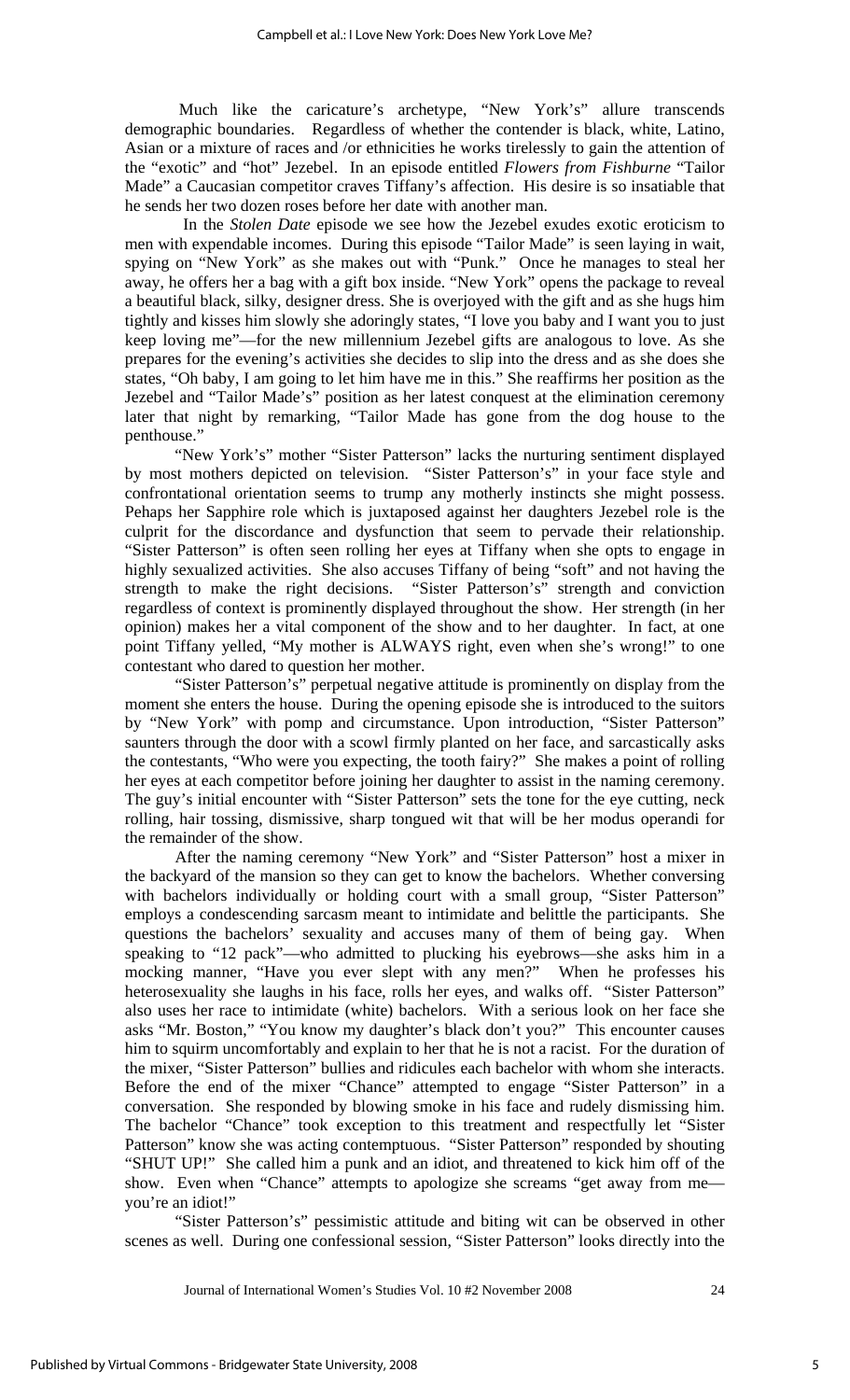camera (and into the eyes of the viewers) while offering her opinion(s) of the potential suitors that she dislikes. When describing "Wolf" she offers the following, "He is not impressive…He looks like a farmer…He needs to go home. He is a goat!" During her raucous ridicule of "Wolf" she rolls her neck and chuckles to herself. In another confessional, when referring to "Million" she asserts, "He is a loser…and he smell (sic) like doo-doo." Interestingly, the bachelors rarely appear to take "Sister Patterson's" insults seriously. In fact, she is often the object of jokes and is outright dissed and dismissed behind her back by the bachelors.

## **Showing No Love for New York**

Feminist theory seeks to analyze the conditions which shape women's lives and to explore cultural understandings of what it means to be a woman. Its basic premise is that male dominance derives from the social, economic and political arrangements specific to particular societies. Because women have historically been the objects of knowledge rather than the producers of it, feminist theory is about women thinking for themselves women generating knowledge *about* women and gender *for* women (Jackson & Jones, 1998). Feminists don't view inequalities between men and women as natural and inevitable and insist that they be interrogated and critiqued. The *Feminist Dictionary* (1991) defines feminism as a movement seeking the reorganization of the world upon a basis of sex-equality in all human relationships; a movement that rejects every differentiation between individuals on the grounds of sex, would abolish all sex privileges and sex burdens, and would strive to set up the recognition of all common humanity of woman and man as the foundation of law and custom.

Feminist thinkers and activists have had difficulty coping with dissent since the beginning of the contemporary movement for women's liberation. The call for unity and solidarity based upon notions that women constitute a sex class/caste with common experiences and common oppression made acceptance of alternative views and dissention unacceptable. Dissention was often resolved with the formation of separate groups and the development of different labels like: radical feminist, reformist, liberal, Marxist, etc. Controversy around the issue of common oppression reached its peak when discussions of race and/or class difference seemed to clash with feminist ideologies.

There is no history of common oppression for black and white women. Consequently, the African American community has held contemptuous sentiments toward feminism and black feminists. In addition to the challenges they pose to patriarchal religious traditions and institutions, they are seen by many blacks as more attuned to the interest of white women than the struggle for black empowerment (Kolawole, 1997). Although many of the goals presented by the women's liberation movement are of vital importance to the lifestyle and life quality of black women, the dramatic difference in the nature of the oppression of black women (who have confronted sexism, racism and economic oppression) when compared to their white counterparts create a natural rift. The dehumanization experienced by women of the African Diaspora and other women of non-white cultures remains unparalleled by American white women (Gordon, 1987). In short, the women's liberation movement lacked a clear focus upon which the oppression of the black condition could be negotiated. As a result, many African-American females perceived feminism as an impediment to the more important struggle against racism.

For some black women genuinely interested in the feminist agenda, it appeared that white feminists did not want the issue of racism raised because they did not want to deflect attention away from their projection of white woman as "good" i.e., non-racist victim, and white man as "bad" i.e. racist oppressor. For them to acknowledge women's complicity in the perpetuation of imperialism, colonialism, racism and/or sexism would have made the issue of women's liberation far more complicated. This is bolstered by the fact that the women's liberation movement fails to state clearly that the system is wrong; what it does communicate however is that white women want to be a part of the existing system. They seek power not *real* change (Gordon, 1987).

Some black women interested in women's liberation responded to the racism of white female participants by forming separate "black feminist" groups. Unfortunately this reactionary response both endorsed and perpetuated the very "racism" they sought to oppose. hooks (1981) identifies black feminists as black women who are actively committed to struggling against racial, sexual, heterosexual, and class oppression and see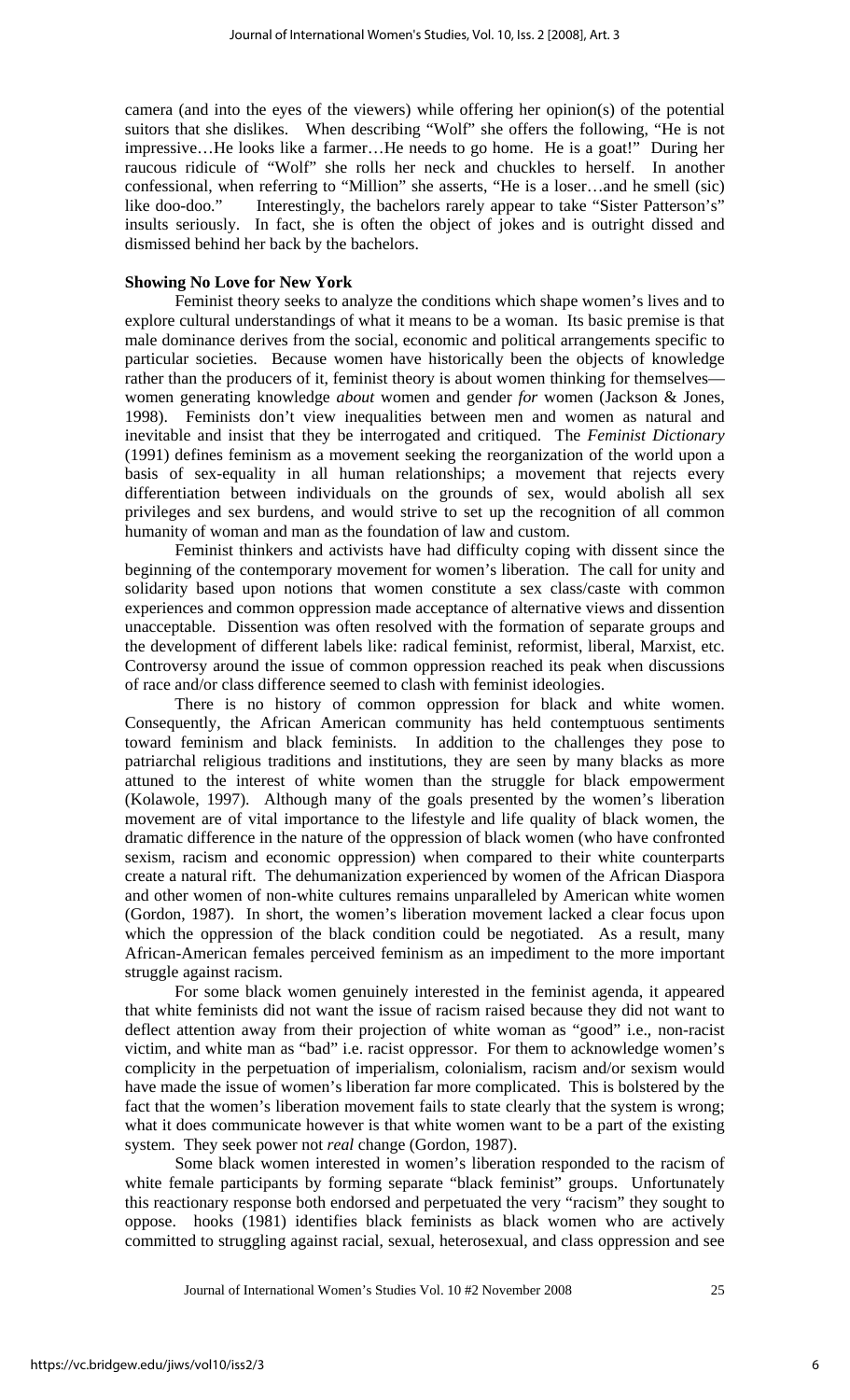their particular task as the development of integrated analysis and practice based upon the fact that major systems of oppression are interlocking.

Alice Walker coined the term "womanism" in her book *In Search of our Mothers' Gardens* (1983). Walker developed the term to expand modern feminism by incorporating the tradition of black women. The term womanist links both black feminism and feminists of color. The term womanist is:

1. A derivative of *womanish* (opposite of "girlish," i.e., frivolous, irresponsible, not serious). A black feminist or feminist of color. From the black folk expression of mothers to female children, "You acting womanish," i.e., like a woman. Usually referring to outrageous, audacious courageous or *willful* behavior. Wanting to know more and in greater depth than is considered "good" for one. Interested in grown-up doings. Acting grown-up. Being grown-up. Interchangeable with another black expression: "You trying to be grown." Responsible. In-charge. *Serious.* 

2. *Also:* A woman who loves other women, sexually and/or non-sexually. Appreciates and prefers women's culture, women's emotional flexibility (values tears as a natural counterbalance to laughter), and women's strength. Sometimes loves individual men, sexually and/or non-sexually. Committed to survival and wholeness of entire people male *and* female. Not a separatist except periodically, for health. Traditionally capable, as in: "Mama, why are we brown, pink, and yellow and our cousins are white beige and black?" Ans.: "Well, you know the colored race is just like a flower garden, with every color flower represented." Traditionally capable, as in: "Mama, I'm walking to Canada and I'm taking you and a bunch of other slaves with me." Reply: "It wouldn't be the first time.'

3. Loves music. Loves dance. Loves the moon. *Loves* the spirit. Loves love and food and roundness. Loves struggle. *Loves* the Folk. Loves herself, regardless.

4. Womanist is to feminist as purple is to lavender (Walker, 1983 pp. xi-xii)

Ultimately, womanists and feminists can be viewed as two sides of the same coin. The currency they represent embodies equality, empowerment, recognition of systemic forms of oppression and a desire for accessibility. The purple and lavender hues work in harmony to oppose the innate injustice found in patriarchal ways of knowing. Accordingly, it is the authors' contention that both would vehemently oppose the portrayal and perpetuation of the Jezebel and Sapphire stereotype prominently displayed in Vh1's hit show *I Love New York*, a reality dating show chronicling Tiffany Pollard's quest for true love.

Analyses of popular mediated depictions of African American women are critical because this imagery can have a direct impact on the lives and livelihood of African American women. The activation-recency hypothesis proposed by Hansen and Hansen (1988) suggests that individuals who are primed with media content are more likely to use the content for subsequent information processing than those not primed. Hansen and Hansen suggest that media consumers transfer knowledge (obtained from the media) to other contexts because "the distorted appraisal of a subsequent stimulus induced by activation is unlikely to be consciously corrected" (p. 290). In short, we are not likely to view stereotypical portrayals African American women and consciously correct the impressions we form about them (in real life) that result from mediated depictions. Ford (1997) later found that priming resulted in greater attributions (by European Americans) of stereotypical behavior (to African Americans). Additionally, he used activationrecency to demonstrate the relationship between stereotypical portrayals of African Americans and an increased likelihood that European Americans would make negative social judgments about them.

*I Love New York* is problematic for black women for various reasons. The show not only impacts the way *others* view and interact with black women, but also impacts the way black women view themselves. We believe *I Love New York* is patriarchal at its core. But much worse is its mediated introduction of internalized patriarchy by black women to black women. We believe the violence of patriarchy and misogyny is only exceeded by the devastation of internalizing patriarchy in African American women. Furthermore, we view black women's acceptance, acquiescence and ultimate reinforcement of the patriarchal archetype as black female patriarchy. Black female patriarchy occurs when African American women take ownership of male domination,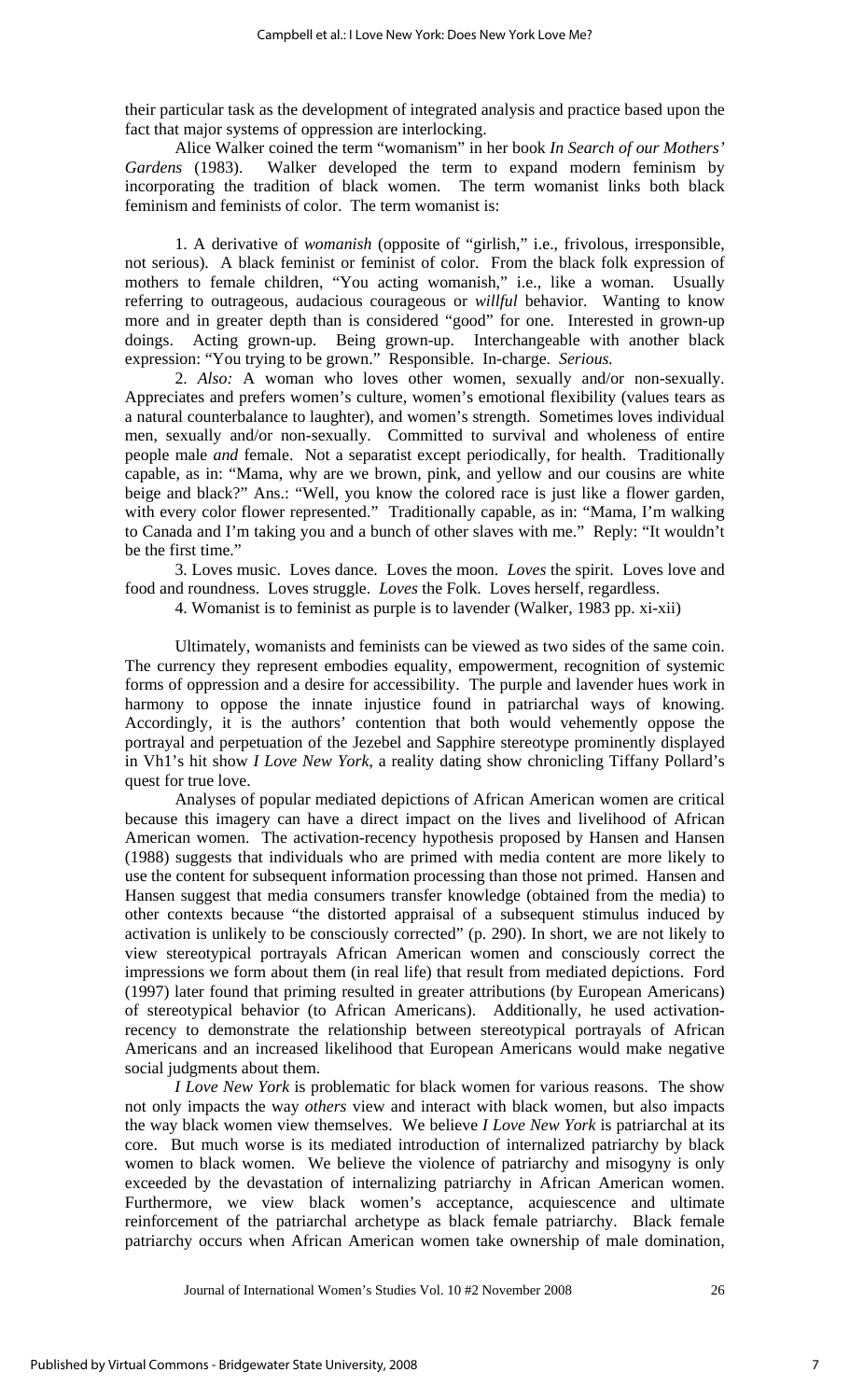actively participate in the maintenance and support of the power and privilege of men to rule over, exploit and debase women, and submit without question to male authority, abuse and exploitation (Westfield, 2006). Ultimately, the black female patriarch idealizes the patriarchal male role. She does not work *with* men, she works *under* them instead. She does not seek pleasure without the presupposition of seeking to please. She does not seek to partner with a man, rather she seeks to be controlled and eclipsed by a man (either explicitly or implicitly). For the black female patriarch the absence of a penis means the absence of any real power or authority (even over one's own body). Westfield's (2006) rearticulation of Alice Walker's definition of a womanist (provided earlier in this text) suggests that the black female patriarch is:

A woman who hates herself and other women, sexually and/or non-sexually; has no appreciation and no preference for women's culture, women's emotional flexibility (believes there is no value in tears, believes that counterbalance to laughter is fighting and warfare), sees women's strength as a threat to men and male power; committed zealously to the exclusive survival of men and all that is male even if it means the denigration and debasement or annihilation of women and children.

It is our hope that through the deconstruction of black female patriarchy and analysis of mediated depictions of the Jezebel and Sapphire that black female patriarchs will self identify and more importantly, self correct. Black women must reject notions of black female patriarchy by seeking to collaborate with healthy, progressive men. Black women cannot look to a debased media system controlled by patriarchal systems of power for legitimate images of themselves to model. Instead, they must create new epistemological models that promote equality over dominance, collegiality over discord and interdependence over dependence. Black women must seek mutually beneficial relationships, mutually advantageous opportunities and most importantly black women must realize that the way we view ourselves is infinitely more important than the way we are depicted by *others*.

Scholars who are interested in mapping the terrain upon which a critically vigilant populous must travel should engage in future research investigating the hegemonic strata's depiction of LGBT communities, other communities of color and depictions of women that exist in mainstream mediated text.

## **References**

- Bosman, W. (1967). *A new and accurate description of the coast of Guinea*. New York: Barnes & Noble.
- Connell, R. (1995). *Masculinities*. Berkeley: University of California Press.
- Entman, R. (2007). Framing bias: Media in the distribution of power. *Journal of Communication, 57*(1), 163-173.
- Ford, T. E. (1997). Effects of stereotypical television portrayals of African-Americans on person perception. *Social psychology quarterly, 60*(3), 266-275.
- Fujioka, Y. (1999). Television portrayals and African–American stereotypes: Examination of television effects when direct contact is lacking. *Journalism and Mass Communication Quarterly*, 76, 52–75.
- Givens, S. M. B., & Monahan, J. (2005). Priming mammies, jezebels, and other controlling images: An examination of the influence of mediated stereotypes on perceptions of an African American woman. *Media Psychology, 7*(1), 87-106.
- Gordon, V. (1987). In Third World Press (Ed.), *Black women feminism and black liberation: Which way*. Thousand Oaks, CA:
- Gramsci, A. (1975). *Letters from prison* (1st Harper Colophon ed.). New York: Harper & Row.
- Hansen, C. H., & Hansen, R. D. (1988). How rock music videos can change what is seen when boy meets girl: Priming stereotypic appraisal of social interactions. *Sex Roles: A Journal of Research, 19*(5-6), 287.
- Hooks, b. (1981). *Ain't I a woman: Black women and feminism*. Boston, Mass.: South End Press.
- Hudson, S. V. (1998). Re-creational television: The paradox of change and continuity within stereotypical iconography. *Sociological Inquiry, 68*(2), 242-257.

Journal of International Women's Studies Vol. 10 #2 November 2008 27